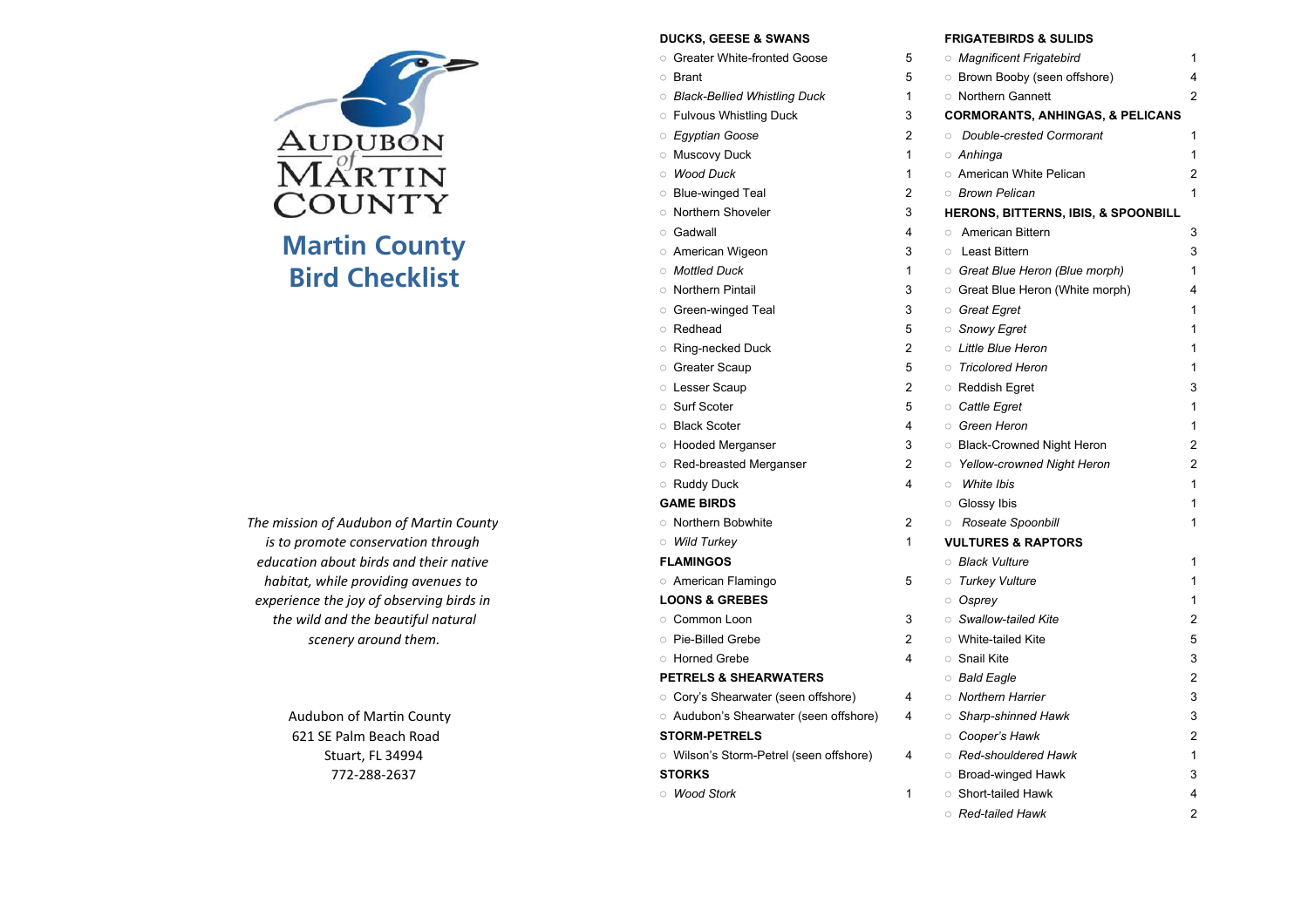| <b>RAILS, GALLINULES &amp; COOTS</b> |                | <b>GULLS, TERNS, &amp; SKIMMERS</b>     |                | <b>OWLS</b>                             |                | <b>SHRIKES</b>                               |   |
|--------------------------------------|----------------|-----------------------------------------|----------------|-----------------------------------------|----------------|----------------------------------------------|---|
| <b>Black Rail</b>                    | 5              | Black-legged Kittiwake (seen offshore)  | 5              | <b>Barn Owl</b>                         | 3              | <b>Coggerhead Shrike</b>                     |   |
| <b>Clapper Rail</b>                  | 5              | <b>Bonaparte's Gull</b>                 | 3              | <b>Eastern Screech Owl</b>              | $\overline{2}$ | <b>VIREOS</b>                                |   |
| <b>King Rail</b>                     | 3              | <b>Laughing Gull</b>                    | $\mathbf{1}$   | <b>Great Horned Owl</b>                 | 1              | <b>Mhite-eyed Vireo</b>                      |   |
| ் Sora                               | 2              | <b>Ring-billed Gull</b>                 | $\overline{2}$ | <b>Burrowing Owl</b>                    | 4              | <b>Yellow-throated Vireo</b>                 |   |
| <b>Purple Gallinule</b>              | 2              | <b>C</b> Herring Gull                   | $\overline{2}$ | <b>Barred Owl</b>                       | $\overline{2}$ | <b>Blue-headed Vireo</b>                     |   |
| <b>Gray-headed Swamphen</b>          | 3              | <b>C</b> Lesser Black-backed Gull       | 3              | <b>NIGHTJARS</b>                        |                | ○ Red-eyed Vireo                             |   |
| <b>Common Gallinule</b>              | 1              | <b>C</b> Glaucous Gull                  | 5              | <b>Common Nighthawk</b>                 | 2              | <b>Black-Whiskered Vireo</b>                 |   |
| <b>American Coot</b>                 | $\overline{2}$ | <b>Great Black-backed Gull</b>          | 3              | Chuck-will's-widow                      | $\overline{2}$ | <b>CROWS &amp; JAYS</b>                      |   |
| <b>LIMPKINS</b>                      |                | <b>Brown Noddy (seen offshore)</b>      | 4              | <b>Eastern Whip-poor-will</b>           | 5              | ○ Blue Jay                                   |   |
| <b>C</b> Limpkin                     | 1              | Sooty Tern (seen offshore)              | 4              | <b>SWIFTS</b>                           |                | <b>Florida Scrub Jay</b>                     |   |
| <b>CRANES</b>                        |                | <b>Bridled Tern (seen offshore)</b>     | 4              | <b>Chimney Swift</b>                    | 2              | <b>C</b> American Crow (western county only) | 2 |
| Sandhill Crane                       | 1              | ○ Least Tern                            | $\overline{2}$ | <b>HUMMINGBIRDS</b>                     |                | ○ Fish Crow                                  |   |
| <b>SHOREBIRDS</b>                    |                | <b>C</b> Gull-billed Tern               | 3              | <b>C</b> Ruby-throated Hummingbird      | 2              | <b>SWALLOWS</b>                              |   |
| <b>Black-necked Stilt</b>            | 2              | Caspian Tern                            | $\overline{c}$ | <b>Rufous Hummingbird</b>               | 5              | <b>Purple Martin</b>                         |   |
| ○ American Avocet                    | 4              | <b>Black Tern</b>                       | 3              | <b>KINGFISHERS</b>                      |                | <b>Tree Swallow</b>                          |   |
| <b>C</b> American Oystercatcher      | 3              | <b>Common Tern</b>                      | 3              | <b>Belted Kingfisher</b>                | $\overline{2}$ | Morthern Rough-winged Swallow                |   |
| <b>Black-bellied Plover</b>          | $\overline{2}$ | <b>Conduct</b> 's Tern                  | $\overline{2}$ | <b>WOODPECKERS</b>                      |                | <b>Bank Swallow</b>                          |   |
| <b>O</b> Wilson's Plover             | 4              | <b>Royal Tern</b>                       | $\mathbf{1}$   | Red-headed Woodpecker                   | 3              | <b><i>Barn Swallow</i></b>                   |   |
| Semipalmated Plover                  | 2              | Sandwich Tern                           | $\overline{c}$ | <sup>o</sup> Red-bellied Woodpecker     | 1              | <b>Cliff Swallow</b>                         |   |
| <b>Piping Plover</b>                 | 3              | <b>Black Skimmer</b>                    | $\overline{2}$ | <b>O</b> Yellow-bellied Sapsucker       | $\overline{2}$ | <b>Cave Swallow</b>                          |   |
| <b>Killdeer</b>                      | 1              | <b>JAEGERS</b>                          |                | O Downy Woodpecker                      | 1              | <b>CHICKADEES &amp; TITMOUSE</b>             |   |
| <b>Upland Sandpiper</b>              | 5              | <b>Pomarine Jaeger (seen offshore)</b>  | 4              | Red-cockaded Woodpecker                 | 3              | <b>Tufted Titmouse</b>                       |   |
| <b>O</b> Whimbrel                    | 4              | <b>Parasitic Jaeger (seen offshore)</b> | 4              | <b>Hairy Woodpecker</b>                 | 3              | <b>NUTHATCHES</b>                            |   |
| <b>Marbled Godwit</b>                | 4              | <b>ALCIDS</b>                           |                | <b>Northern Flicker</b>                 | 3              | Red-breasted Nuthatch                        |   |
| <b>C</b> Ruddy Turnstone             | 1              | <b>Razorbill</b>                        | 5              | <b>Pileated Woodpecker</b>              | 1              | <b>Brown-headed Nuthatch</b>                 |   |
| ○ Red Knot                           | 4              | <b>PIGEONS &amp; DOVES</b>              | $\mathbf{1}$   | <b>CARACARAS &amp; FALCONS</b>          |                | <b>WRENS</b>                                 |   |
| Stilt Sandpiper                      | 4              | Rock Pigeon                             | $\mathbf{1}$   | <b>Crested Caracara</b>                 | 2              | <b>House Wren</b>                            |   |
| Sanderling                           | 1              | <b>Eurasian Collared-Dove</b>           | $\mathbf{1}$   | ം American Kestrel                      | $\overline{2}$ | Sedge Wren                                   |   |
| <b>O</b> Dunlin                      | 4              | Common Ground Dove                      | $\mathbf{1}$   | <i>Merlin</i>                           | 3              | <b>Marsh Wren</b>                            |   |
| <b>Least Sandpiper</b>               | 2              | <b>Mhite-winged Dove</b>                | $\overline{2}$ | <b>Peregrine Falcon</b>                 | 3              | ○ Carolina Wren                              |   |
| <b>O</b> White-rumped Sandpiper      | 3              | <b>Mourning Dove</b>                    | $\mathbf{1}$   | <b>PARROTS</b>                          |                | <b>GNATCATCHERS &amp; KINGLETS</b>           |   |
| <b>Pectoral Sandpiper</b>            | 2              | <b>CUCKOOS &amp; ANIS</b>               |                | <b>Monk Parakeet</b>                    | 2              | <b>Blue-gray Gnatcatcher</b>                 |   |
| <b>Semipalmated Sandpiper</b>        | 3              | <b>S</b> Yellow-billed Cuckoo           | 3              | <b>FLYCATCHERS</b>                      |                | <b>Ruby-crowned Kinglet</b>                  |   |
| <b>O</b> Western Sandpiper           | 3              | Smooth-billed Ani                       | 4              | <b>Eastern Wood-Pewee</b>               | 3              | <b>THRUSHES</b>                              |   |
| <b>Buff-breasted Sandpiper</b>       | 5              |                                         |                | <b>Eastern Phoebe</b>                   | $\overline{2}$ | <b>Eastern Bluebird</b>                      | 3 |
| Short-billed Dowitcher               | 2              |                                         |                | <b>Single Yellow-bellied Flycatcher</b> | 5              | <b>Veery</b>                                 |   |
| <b>C</b> Long-billed Dowitcher       | 2              |                                         |                | <b>Great Crested Flycatcher</b>         | 2              | <b>Gray-cheeked Thrush</b>                   |   |
| <b>O</b> Wilson's Snipe              |                |                                         |                | <b>O</b> Western Kingbird               | 4              | Bicknell's Thrush (ID by measure)            |   |
| Spotted Sandpiper                    | 2              |                                         |                | <b>Eastern Kingbird</b>                 | 3              | <b>Swainson's Thrush</b>                     |   |
| Solitary Sandpiper                   | 3              |                                         |                | <b>Gray Kingbird</b>                    | 3              | <b>B</b> Hermit Thrush                       |   |
| <b>Greater Yellowlegs</b>            | 2              |                                         |                | Scissor-tailed Flycatcher               | 5              | <b>Mood Thrush</b>                           |   |
| <b>Millet</b>                        |                |                                         |                |                                         |                | <b>C</b> American Robin                      |   |
| <b>C</b> Lesser Yellowlegs           | 2              |                                         |                |                                         |                |                                              |   |